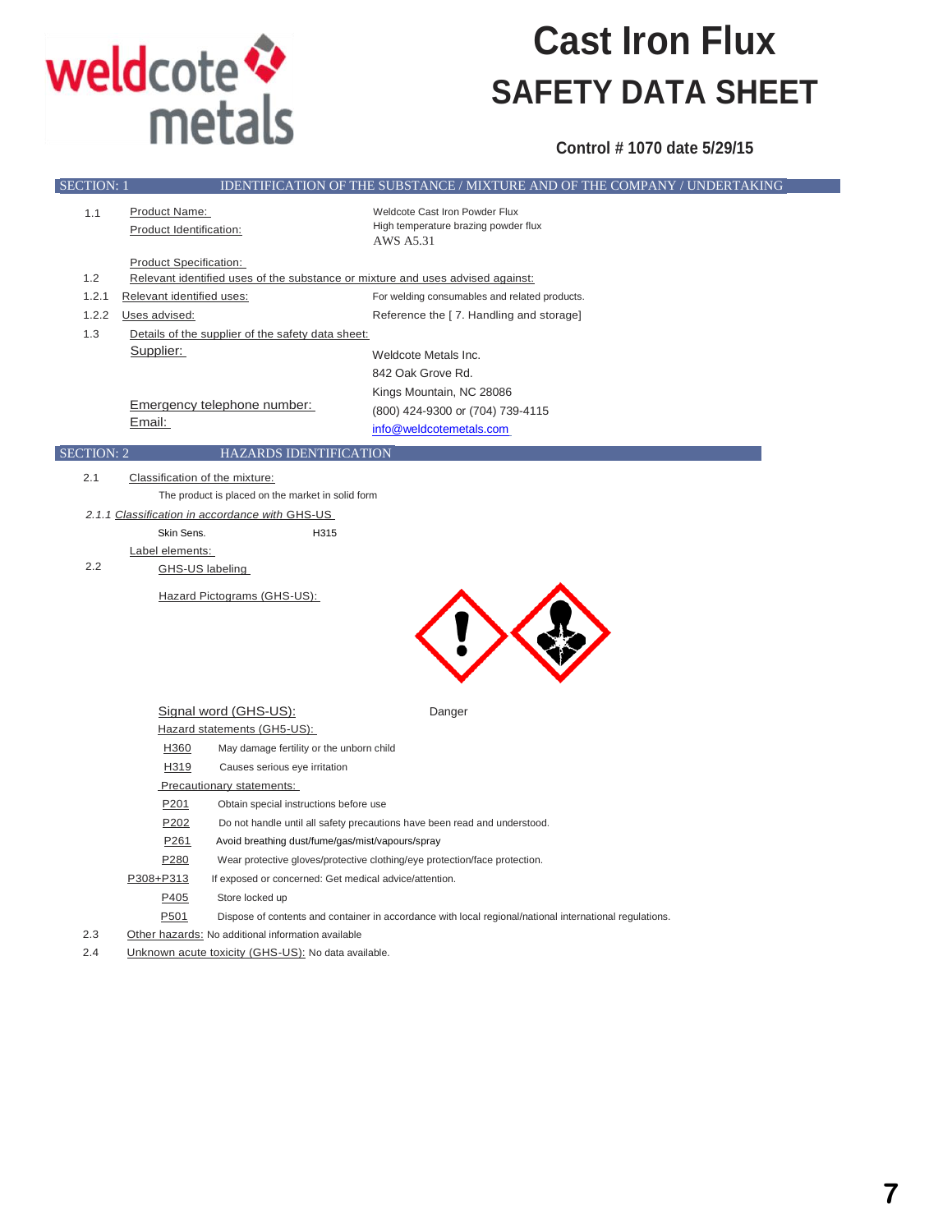

## **Cast Iron Flux**

### **SAFETY DATA SHEET** Pg 2

| <b>SECTION: 3</b> | COMPOSITION/INFORMATION ON INGREDIENTS     |  |
|-------------------|--------------------------------------------|--|
| 3.1 Substances:   | No data available                          |  |
|                   | Full Text of H-phrases: see section 16     |  |
| 3.2 Mixtures:     | The mixture contains dangerous substances: |  |

| Substance name   |                                 | <b>Product Identifier</b><br>(CAS No) | % Percent | <b>GHS-US</b><br>classification |
|------------------|---------------------------------|---------------------------------------|-----------|---------------------------------|
| Sodium Carbonate | Na <sub>3</sub> CO <sub>3</sub> | 497-19-8                              | 50-90     |                                 |
| Borax            | $B_4Na_2O_7$                    | 1303-96-4                             | 10-30     | Repr. 1B, H360                  |

### SECTION: 4 FIRST AID MEASURES

4.1 Description of first aid measures:

First-aid measures after inhalation: Remove to fresh air. If not breathing, give artificial respiration. If breathing is difficult, give oxygen and get medical attention.

First-aid measures after skin contact: Flush with water for at least 15 minutes. Seek medical attention if irritation develops or persists. First-aid measures after eye contact: Immediately flush eyes with water and continue washing for at least 15 minutes. Obtain medical attention if discomfort persists.

First-aid measures after ingestion: Do NOT induce vomiting. Get immediate medical attention.

### 4.2 Most important symptoms and effects, both acute and delayed:

Symptoms/injuries after inhalation: Short-term (acute) overexposure to the gases, fumes, and dusts may include irritation of the eyes, lungs, nose, and throat. Some toxic gases associated with welding may cause pulmonary edema, asphyxiation, and death. Acute overexposure may include signs and symptoms such as watery eyes, nose and throat irritation, headache, dizziness, difficulty in breathing, frequent coughing, or chest pain. The presence of chromium/chromate in fume can cause irritation of nasal membranes and skin. The presence of nickel compounds in fume can cause metallic taste, nausea, tightness of chest, fever, and allergic reaction. Excessive inhalation or ingestion of manganese can produce manganese poisoning. Overexposure to manganese compounds may affect the central nervous system, symptoms of which are languor, sleepiness, muscular weakness, emotional disturbances, and spastic gait resembling Parkinsonism. These symptoms can become progressive and permanent if not treated. Excessive inhalation of fumes may cause "Metal Fume Fever" with Flu-like symptoms such as chills, fever, body aches, vomiting, sweating, etc.

Symptoms/injuries after skin contact: Dusts may cause irritation. Symptoms/injuries after eye contact: Causes eye irritation. Symptoms/injuries after ingestion: Not an anticipated route of exposure during normal product handling. May be harmful if ingested.

4.3 Indication of any immediate medical attention and special treatment needed: No data available.

### SECTION: 5 FIREFIGHTING MEASURES

| 5.1 | Extinguishing media:                                                                                   |
|-----|--------------------------------------------------------------------------------------------------------|
|     | Suitable extinguishing media: Use extinguishing media appropriate for surrounding fire.                |
|     | Unsuitable extinguishing media: No data available.                                                     |
| 5.2 | Special hazards arising from the substance or mixture: Fire may produce irritating or poisonous gases. |
|     | Fire hazard:<br>Not flammable                                                                          |

Explosion hazard: None known 5.3 Advice for firefighters: In the event of fire, wear self-contained breathing apparatus and full protective gear.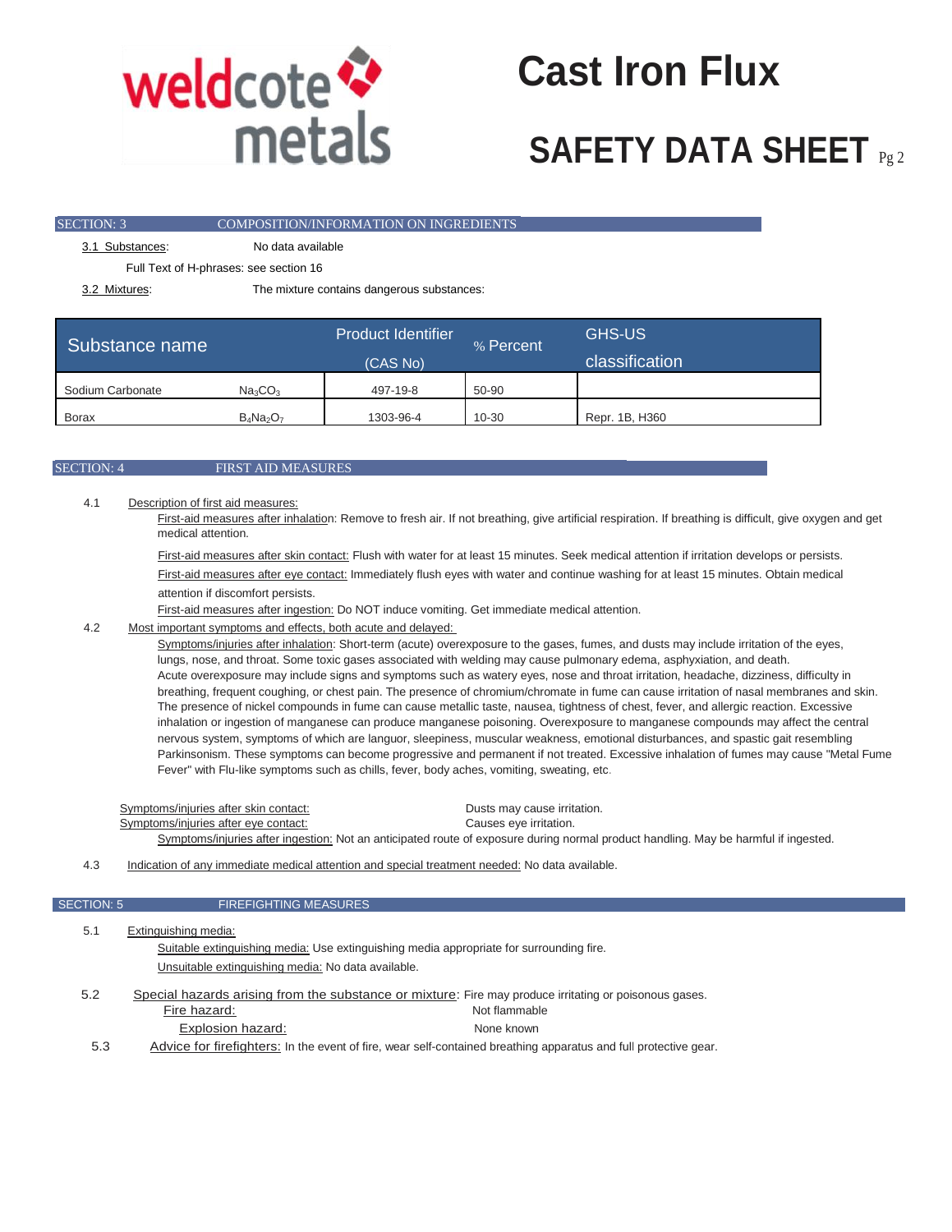

# **SAFETY DATA SHEET Cast Iron Flux**

### **SECTION: 6 ACCIDENTAL RELEASE MEASURES**

6.1 Personal precautions, protective equipment and emergency procedures:

For non-emergency personnel: Wear appropriate personal protective equipment as specified in Section 8. Ensure adequate ventilation. For emergency responders: No data available.

- 6.2 Environmental precautions: Avoid release into the environment. Avoid dispersal of spilled material and contact with soil, ground and surface water drains and sewers.
- 6.3 Methods and material for containment and cleaning up: Take up mechanically. Collect the material in labeled containers and dispose of according to local and regional authority requirements.
- 6.4 Reference to other sections: See Section 7 for information of safe handling. See Section 8 for information on personal protection equipment. See Section 13 for disposal information.

### SECTION: 7 HANDLING AND STORAGE

- 7.1 Precautions and safe handling: Welding may produce dust, fumes and gases hazardous to health. Avoid breathing dust, fumes and gases. Use adequate ventilation. Keep away from sources of ignition. Avoid contact with skin, eyes and clothing. Do not eat, drink and smoke in work areas.
- 7.2 Conditions for safe storage, including and incompatibilities: Store in cool, dry and well-ventilated place. Keep away from incompatible materials. Keep away from heat and open flame.
- 7.3 Specific end use(s): For welding consumables and related products.

### SECTION: 8 EXPOSURE CONTROLS *I* PERSONAL PROTECTION

### 8.1 Control parameters: Exposure limits were not established for this product

| Sodium Carbonate | (CAS No) 497-19-8                   |                      |
|------------------|-------------------------------------|----------------------|
| USA ACGIH        | $ACGH$ (TWA) $(mg/m3)$              |                      |
| USA OSHA         | OSHA PEL (TWA) (mg/m <sup>3</sup> ) |                      |
| <b>Borax</b>     | (CAS No) 1303-96-4                  |                      |
| <b>USA ACGIH</b> | $ACGH$ (TWA) $(mg/m3)$              | 10 mg/m <sup>3</sup> |
| USA OSHA         | OSHA PEL (TWA) (mg/m <sup>3</sup> ) | 1 mg/m <sup>3</sup>  |

### 8.2 Exposure controls:

Appropriate engineering controls: local exhaust and general ventilation must be adequate to meet exposure standards.

Hand protection: Wear welding gloves.

Eye protection: Wear helmet or face shield with filter lens of appropriate shade number. See ANSI/ASC Z49.1 Section 4.2. Provide protective screens and flash goggles, if necessary, to shield others.

Skin and body protection: Wear head and body protection, which help to prevent injury from radiation, sparks, flame and electrical shock. See ANSI Z49.1. At a minimum this includes welder's gloves and a protective face shield, and may include arm protectors, aprons, hats, shoulder protection, as well as dark substantial clothing. Train the employee not to touch live electrical parts and to insulate him/herself from work and ground. Welders should not wear short sleeve shirts or short pants.

Respiratory protection: If exposure limits are exceeded or irritation is experienced, NIOSH approved respiratory protection should be worn.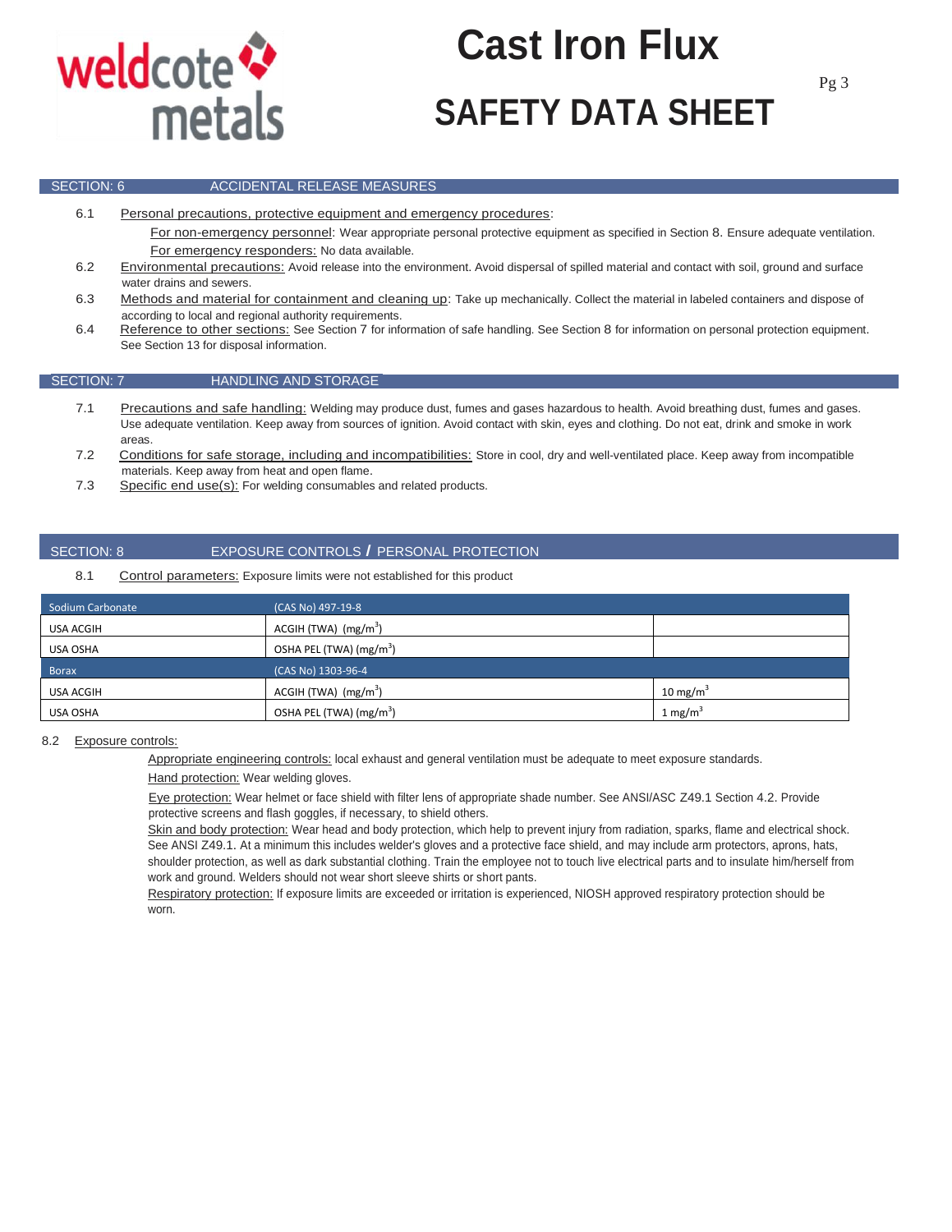

## **Cast Iron Flux**

### **SECTION: 9** PHYSICAL AND CHEMICAL PROPERTIES

9.1 Information on basic physical and chemical properties:

| Physical state:                                  | - Powder            |
|--------------------------------------------------|---------------------|
| Appearances:                                     | - Red powder        |
| Color:                                           | - Red               |
| Odor:                                            | - Odorless          |
| Odor threshold:                                  | - No data available |
| pH:                                              | - No data available |
| Relative evaporation rate (butyl acetate $=$ I): | - No data available |
| Melting point:                                   | - 175 C/347 F       |
| Freezing point:                                  | - No data available |
| Initial boiling point and boiling range:         | - No data available |
| Flash point:                                     | - No data available |
| Self ignition temperature:                       | - No data available |
| Decomposition temperature:                       | - No data available |
| Flammability (solid, gas):                       | - No data available |
| Vapour pressure:                                 | " No data available |
| Relative vapour density at 20 C:                 | - No data available |
| Relative density:                                | - No data available |
| Solubility(ies)                                  | - No data available |
| Log Pow:                                         | - No data available |
| Log Kow:                                         | - No data available |
| Viscosity, kinematic:                            | - No data available |
| Viscosity, dynamic:                              | - No data available |
| Explosive properties:                            | - No data available |
| Oxidizing properties:                            | - No data available |
| Explosive limits:                                | - No data available |

9.2 Other information: No additional information available.

### SECTION: 10 STABILITY AND REACTIVITY

10.1 Reactivity: No additional information available.

- 10.2 Chemical stability: The product is stable under normal conditions. When using it may produce dangerous fumes and gases.
- 10.3 Possibility of hazardous reactions: Will not occur.
- 10.4 Conditions to avoid: None
- 10.5 Incompatible materials: None
- 10.6 Hazardous decomposition products: Welding fumes and gases cannot be classified simply. The composition and quantity of both are dependent upon the metal being welded, the process, procedure and welding consumables used. Other conditions which also influence the composition and quantity of the fumes and gases to which workers may be exposed include: coating on the metal being welded (i.e. paint, painting, galvanizing), the number of welders, the volume of the work area, the quality and the amount of ventilation, the position of the welders head with respect to the fume plume, as well as the presence of contaminants in the atmosphere (such as chlorinated hydrocarbon vapors from the cleaning and degreasing activities).

When an electrode is consumed, the fume and gas decomposition products generated are different in percent and form from the ingredients listed in Section 3. Fume and gas decomposition, and not the ingredients in the electrode, are important. The concentration of a given fume or gas component may decrease or increase by many times the original concentration. Also, new compounds not in the electrodes may form. Decomposition products of normal operation include those originating from the volatilization, reaction or oxidation of the materials shown in Section 3, plus those from the base metal coating, etc., as noted above. Reasonable expected fume constituents of this product would include: Complex oxides of iron, manganese, silicon, chromium, nickel, columbium, molybdenum, copper, carbon dioxide, carbon monoxide, ozone and nitrogen Oxides. Some products will also contain antimony, barium, molybdenum, aluminum, columbium, magnesium, strontium, tungsten, and or zirconium. Fume limit for chromium, nickel and or manganese may be reached before limit of 5 mg/m3 of general welding fumes is reached.

Gaseous reaction products may include carbon monoxide and carbon dioxide. Ozone and nitrogen oxides may be formed by the radiation from the arc. Determine the composition and quantity of fumes and gases to which workers are exposed by taking an air sample from inside the welder's helmet if worn or in the worker's breathing zone. Improve ventilation if exposures are not below limits. See ANSI/AWS Fl.!, Fl.3 and Fl.5, available from the American Welding Society, 550 N.W. Lejeune Road, Miami, FL 33126.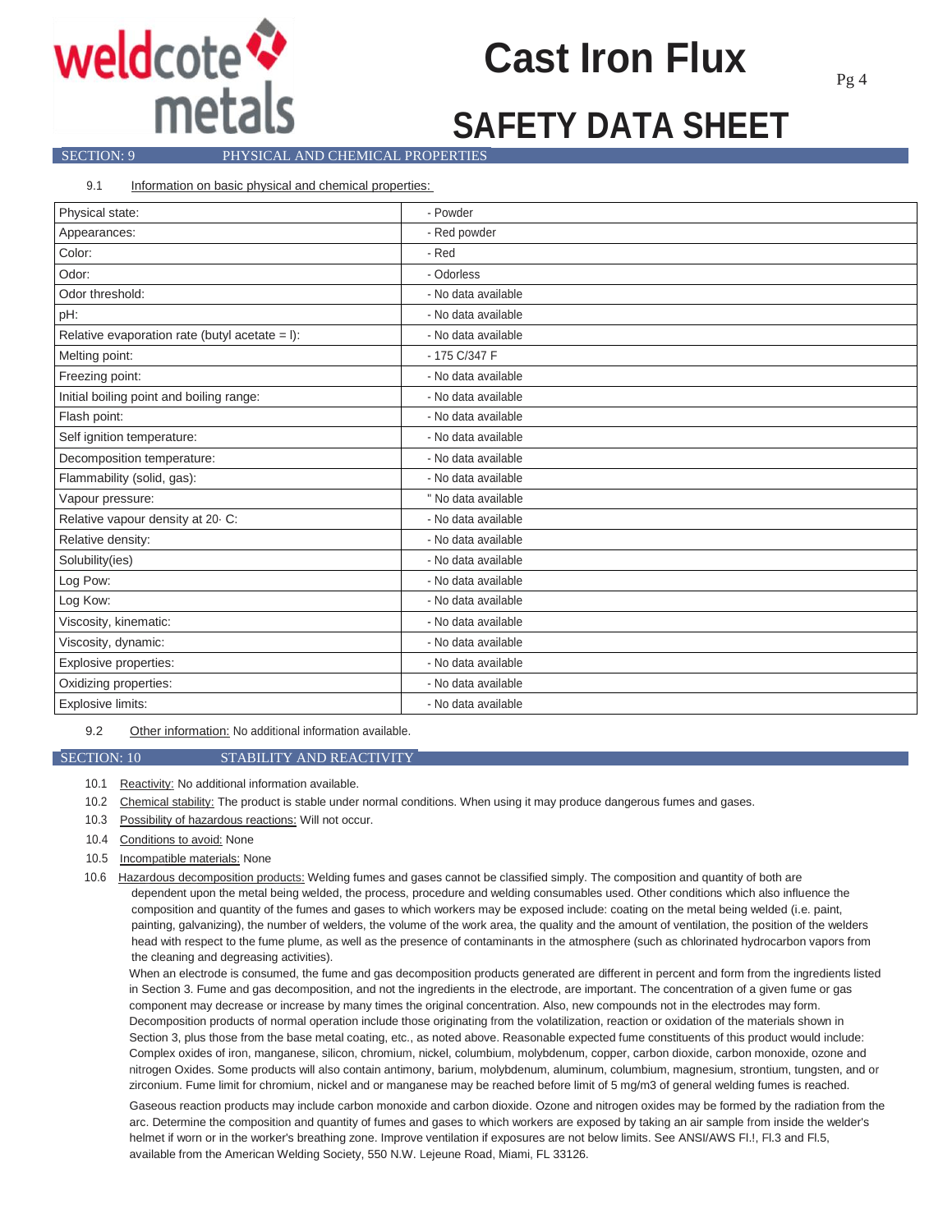

## **SAFETY DATA SHEET** Pg 5 **Cast Iron Flux**

**SECTION: 11 TOXICOLOGICAL INFORMATION** 

11.1 Information on toxicological effects:

Acute toxicity: Harmful if swallowed

| Substance name                                      | <b>CAS</b> number      | LD5O oral rat (mg/kg)                                          | ATE (oral) (mg/kg) | <b>Comments</b> |
|-----------------------------------------------------|------------------------|----------------------------------------------------------------|--------------------|-----------------|
| Sodium Carbonate                                    | 497-19-8               | >4090 mg/kg                                                    |                    |                 |
| <b>Borax</b>                                        | 1303-96-4              | >2660 mg/kg                                                    | >10000 mg/kg       |                 |
| Skin corrosion/irritation:                          |                        | Not classified                                                 |                    |                 |
| Serious eye damage/irritation:                      |                        | Not classified                                                 |                    |                 |
| Respiratory or skin sensitization:                  |                        | May cause an allergic skin reaction.                           |                    |                 |
| Germ cell mutagenicity:                             |                        | Not classified                                                 |                    |                 |
| Carcinogenicity:                                    |                        | May cause cancer.                                              |                    |                 |
| Reproductive toxicity                               |                        | Not classified                                                 |                    |                 |
| Specific target organ toxicity (single exposure):   |                        | Not classified                                                 |                    |                 |
| Specific target organ toxicity (repeated exposure): |                        | Causes damage to organs through prolonged or repeated exposure |                    |                 |
| Aspiration hazard:                                  |                        | Not classified                                                 |                    |                 |
| <b>SECTION: 12</b>                                  | ECOLOGICAL INFORMATION |                                                                |                    |                 |

12.1 Toxicity:

Ecology - general: No data available.

| Sodium Carbonate                                | (CAS No) 479-19-8                                                                                                                                                                                                             |
|-------------------------------------------------|-------------------------------------------------------------------------------------------------------------------------------------------------------------------------------------------------------------------------------|
| LC50 fishes 1                                   | 300 mg/l - (Exposure time: 96 h - species: Lepomis macrochirus)                                                                                                                                                               |
| EC50 Daphnia 1                                  |                                                                                                                                                                                                                               |
|                                                 |                                                                                                                                                                                                                               |
|                                                 |                                                                                                                                                                                                                               |
|                                                 |                                                                                                                                                                                                                               |
| <b>Borax</b><br>LC50 fishes 1<br>EC50 Daphnia 1 | 265 mg/l (Exposure time: 216 h - species: Daphnia magna [static])<br>(CAS No) 1303-96-4<br>178 mg/l - (Exposure time: 96 h - species: Carassius auratus)<br>1085 mg/l (Exposure time: 48 h - species: Daphnia magna [static]) |

12.2 Persistence and degradability: No additional information available.

- 12.3 Bioaccumulative potential: No additional information available.
- 12.4 Mobility in soil: No additional information available.
- 12.5 Other adverse effects: No additional information available.

### SECTION: 13 DISPOSAL CONSIDERATIONS

13.1 Waste treatment methods: Dispose of in accordance with local and national regulations.

Waste disposal recommendations: Dispose of contents/container in accordance with local/regional/national/international regulations.

### **SECTION: 14** TRANSPORT INFORMATION

In accordance with DOT *I* ADR *I* RID *I* ADNR *I* IMDG *I* ICAO *I* lATA

14.1 UN Number: Not a dangerous good in sense of transport

regulations

14.2 UN proper shipping name: Not applicable

SECTION: 15 REGULATORY INFORMATION

15.1 US Federal Regulations: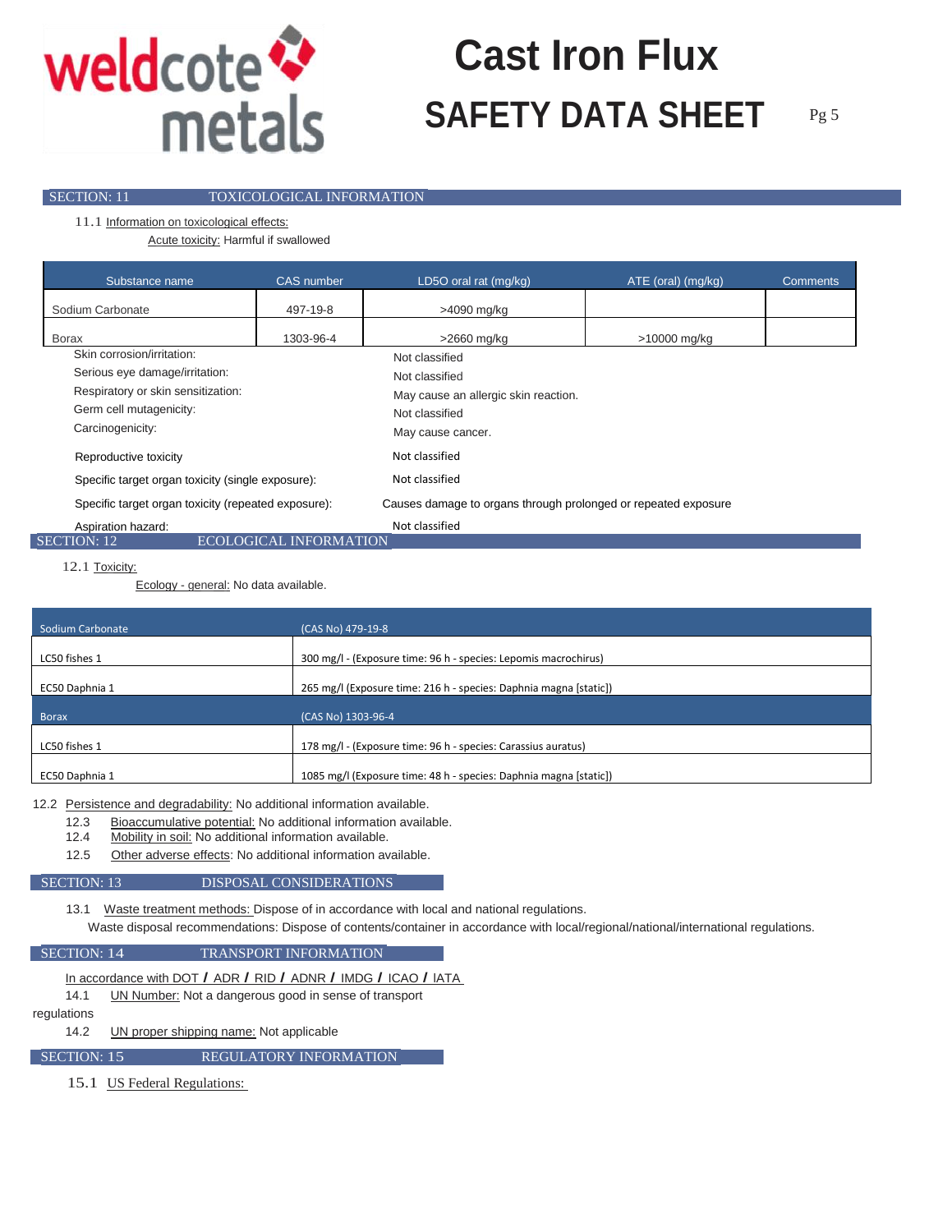

## **Cast Iron Flux SAFETY DATA SHEET** Pg6

Sodium Carbonate (CAS No) 497-19-8 Listed on the United States TSCA (Toxic Substances Control Act) Inventory Borax (CAS No) 1303-96-4 Listed on the United States TSCA (Toxic Substances Control Act) Inventory

### 15.2 US State Regulations:

| Sodium Carbonate                                                   | 497-19-8<br>(CAS No)                                              |                                                                                 |                                                                       |                                      |
|--------------------------------------------------------------------|-------------------------------------------------------------------|---------------------------------------------------------------------------------|-----------------------------------------------------------------------|--------------------------------------|
| U.S. - California -<br>Proposition 65 -<br>Carcinogens List        | U.S. - California -<br>Proposition 65 -<br>Developmental Toxicity | U.S. California -<br>Proposition<br>Reproductive Toxicity -<br>$65 -$<br>Female | U.S. California -<br>Proposition 65 -<br>Reproductive Toxicity - Male | No Significance risk level<br>(NSRL) |
| Yes                                                                | Yes                                                               | Yes                                                                             | Yes                                                                   | Yes                                  |
| <b>Borax</b>                                                       | 1303-96-4<br>(CASNO)                                              |                                                                                 |                                                                       |                                      |
| U.S. - California -<br>Proposition 65 -<br>Carcinogens List<br>Yes | U.S. - California -<br>Proposition 65 -<br>Developmental Toxicity | U.S. California -<br>Proposition<br>Reproductive Toxicity -<br>$65 -$<br>Female | U.S. California -<br>Proposition 65 -<br>Reproductive Toxicity - Male | No Significance risk level<br>(NSRL) |

| Sodium Carbonate                                           | (CAS No) | 497-19-8  |
|------------------------------------------------------------|----------|-----------|
| U.S. - Massachusetts - Right To Know List                  |          |           |
| U.S. - Minnesota - Hazardous Substance List                |          |           |
| U.S. - New Jersey - Right to Know Hazardous Substance List |          |           |
| U.S. - Pennsylvania - RTK (Right to Know) List             |          |           |
|                                                            |          |           |
| <b>Borax</b>                                               | (CAS No) | 1303-96-4 |
| U.S. - Massachusetts - Right To Know List                  |          |           |
| U.S. - Minnesota - Hazardous Substance List                |          |           |
| U.S. - New Jersey - Right to Know Hazardous Substance List |          |           |